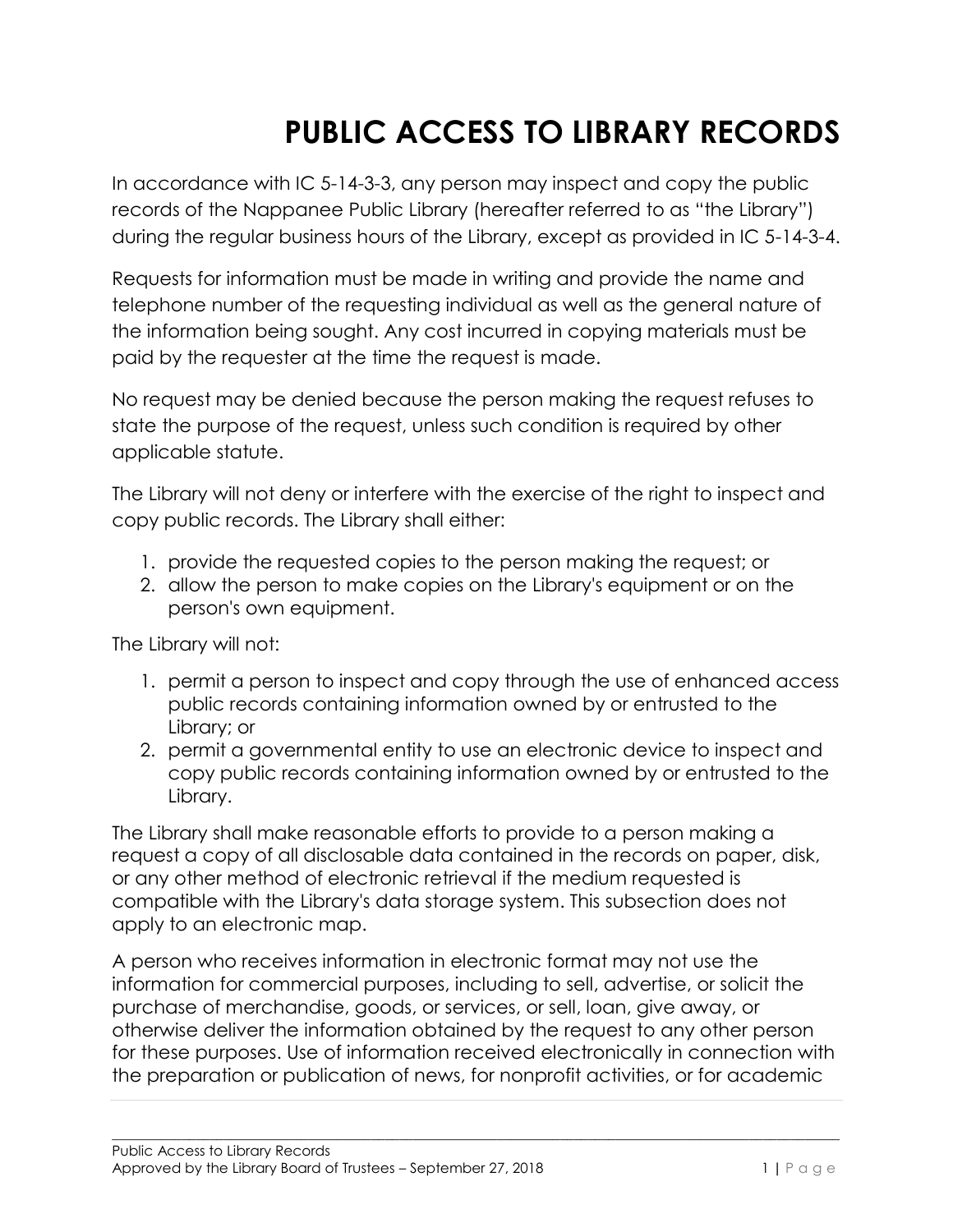research is not prohibited. A person who uses information in a manner contrary to these rules will be prohibited by the Library from obtaining a copy of any further data via electronic means.

The library may not disclose lists of employee names and addresses (including email addresses) to any individual or entity for political purposes, and such lists may not be used by any individual or entity for political purposes. In addition, the lists of names and addresses (including email addresses) may not by disclosed to commercial entities for commercial purposes and may not be used by commercial entities for commercial purposes. For purposes of this subsection, "political purposes" means influencing or attempting to solicit a contribution to influence the election of a candidate for federal, state, legislative, local, or school board office or the outcome of a public question.

### **Public Records Excepted from Disclosure**

In accordance with IC 5-14-3-4, the following public records are excepted from public access and will not be disclosed by the Library, unless access to the records is specifically required by a state or federal statute or is ordered by a court under the rules of discovery. These excepted records include:

- 1. Those declared confidential by state statute.
- 2. Those declared confidential by rule adopted by the Library under specific authority to classify public records as confidential granted to the Library by statute.
- 3. Those required to be kept confidential by federal law.
- 4. Records containing trade secrets.
- 5. Confidential financial information obtained, upon request, from a person. However, this does not include information that is filed with or received by the Library pursuant to state statute.
- 6. Information concerning research, including actual research documents, conducted under the auspices of an institution of higher education, including information:
- 7. concerning any negotiations made with respect to the research; and
- 8. received from another party involved in the research.
- 9. Grade transcripts and license examination scores obtained as part of a licensure process.
- 10. Those declared confidential by or under rules adopted by the supreme court of Indiana.
- 11.Patient medical records and charts created by a provider, unless the patient gives written consent under IC 16-39 or as provided under IC 16- 41-8.

 $\bot$  , and the contribution of the contribution of the contribution of the contribution of the contribution of the contribution of the contribution of the contribution of the contribution of the contribution of the contri

12.A Social Security number contained in the records of the Library.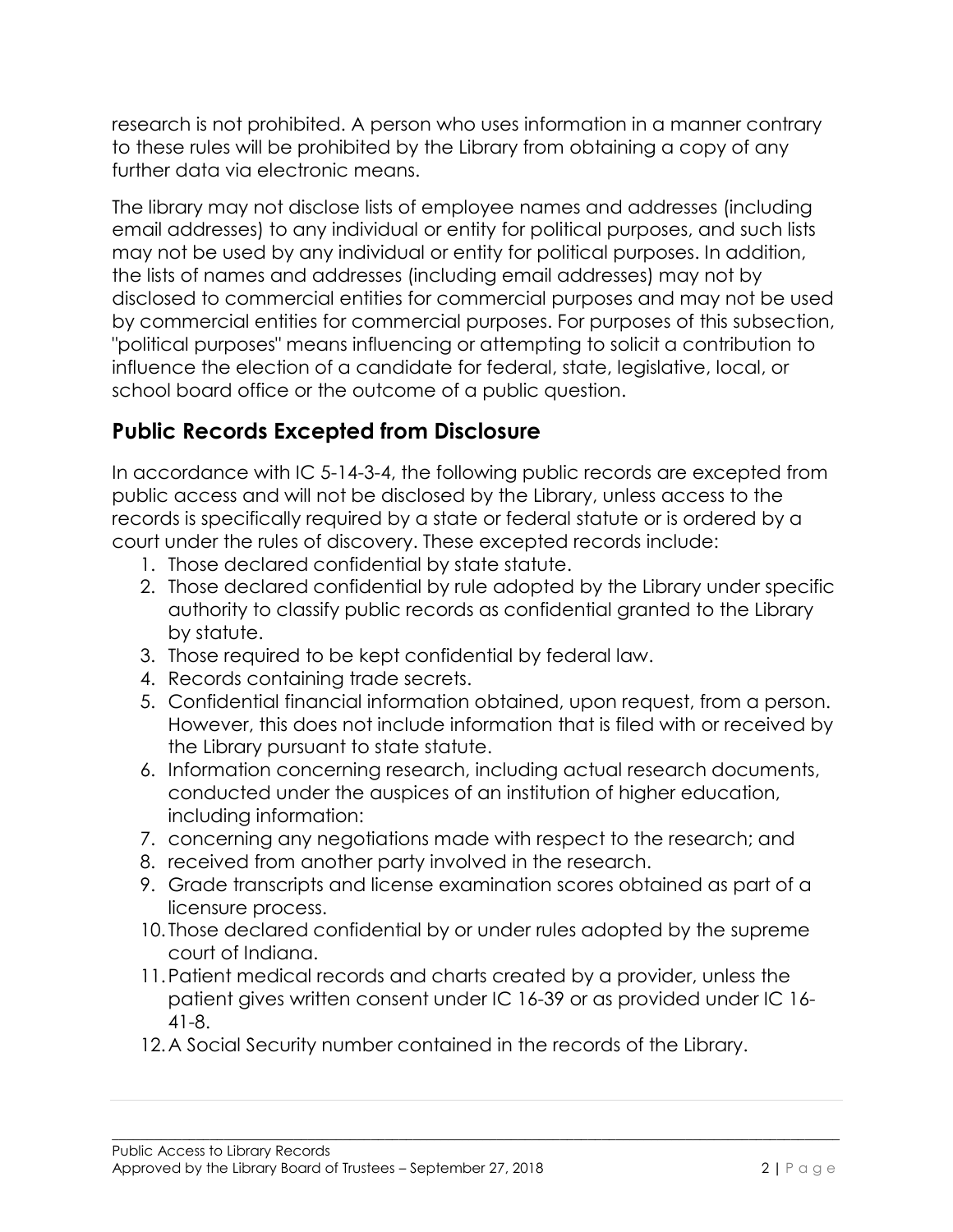In addition, the Library declares the following public records to be excepted from public disclosure in accordance with IC 5-14-3-4(b):

- 1. The work product of an attorney representing the Library.
- 2. Test questions, scoring keys, and other examination data used in administering a licensing examination, examination for employment, or academic examination before the examination is given or if it is to be given again.
- 3. Scores of tests if the person is identified by name and has not consented to the release of the person's scores.
- 4. Records that are of an advisory or deliberative nature, including material developed by a private contractor under a contract with the Library, records that are expressions of opinion or are of a speculative nature, and records that are communicated for the purpose of decision making.
- 5. Diaries, journals, or other personal notes serving as the functional equivalent of a diary or journal.
- 6. Personnel files of Library employees and files of applicants for Library employment, except for:
	- a. the name, compensation, job title, business address, business telephone number, job description, education and training background, previous work experience, or dates of first and last employment of present or former officers or employees of the Library;
	- b. information relating to the status of any formal charges against the employee; and
	- c. the factual basis for a disciplinary action in which final action has been taken and that resulted in the employee being suspended, demoted, or discharged.

However, all personnel file information shall be made available to the affected employee or his or her representative. This subdivision does not apply to disclosure of personnel information generally on all employees or for groups of employees without the request being particularized by employee name.

- 7. Administrative or technical information that would jeopardize a recordkeeping or security system.
- 8. Computer programs, computer codes, computer filing systems, and other software that are owned by the Library or entrusted to it.
- 9. Records specifically prepared for discussion or developed during discussion in an executive session under IC 5-14-1.5-6.1. However, this subdivision does not apply to that personnel information required to be available for inspection and copying under subdivision (6).

 $\bot$  , and the contribution of the contribution of the contribution of the contribution of the contribution of the contribution of the contribution of the contribution of the contribution of the contribution of the contri

10. The identity of a donor of a gift made to the Library if: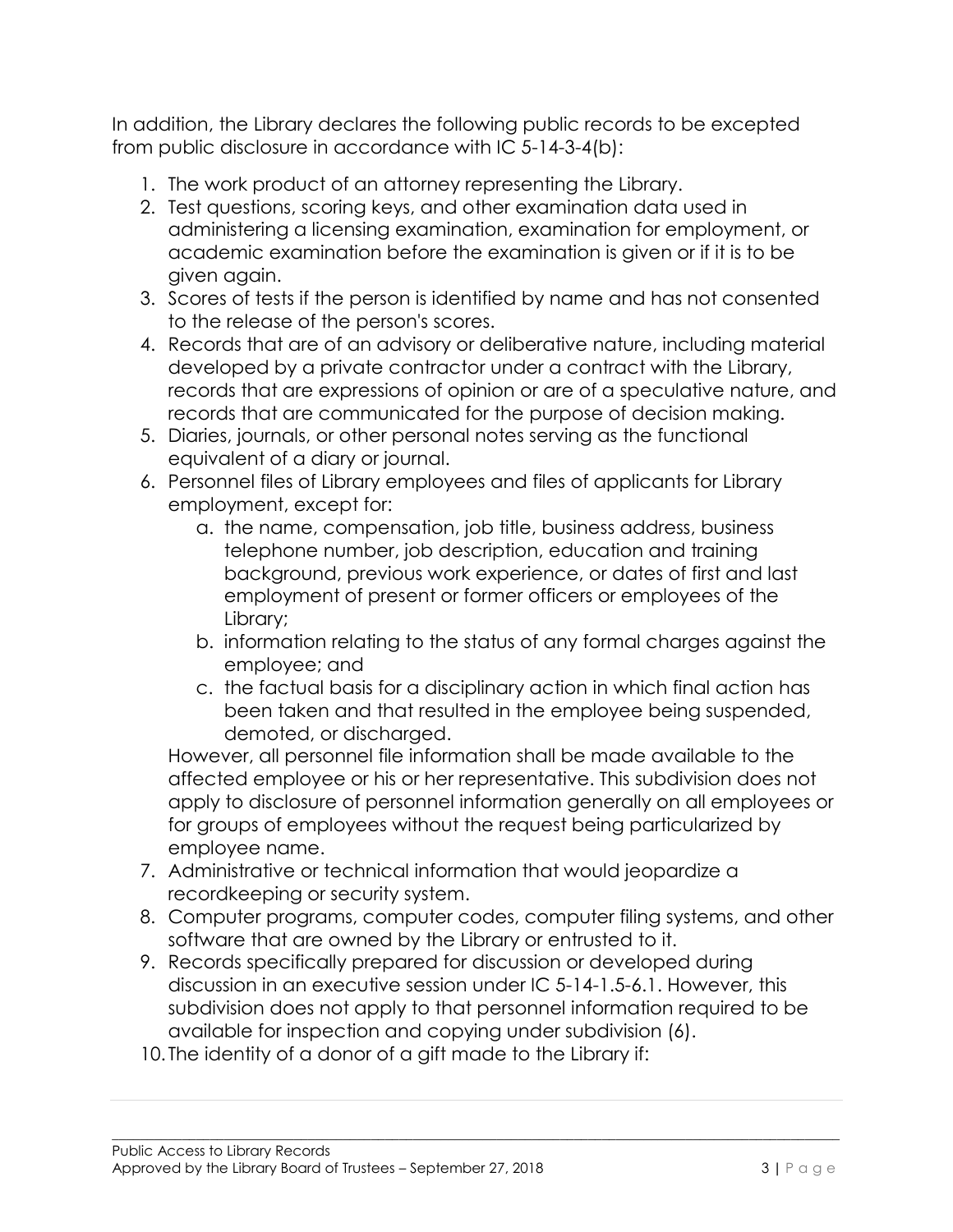- a. the donor requires nondisclosure of his or her identity as a condition of making the gift; or
- b. after the gift is made, the donor or a member of the donor's family requests nondisclosure.
- 11.Library or archival records:
	- a. that can be used to identify any Library customer; or
	- b. deposited with or acquired by the Library upon a condition that the records be disclosed only:
		- i. to qualified researchers;
		- ii. after the passing of a period of years that is specified in the documents under which the deposit or acquisition is made; or
		- iii. after the death of persons specified at the time of the acquisition or deposit.

In accordance with IC 5-14-3-4(d), notwithstanding any other law, a public record that is classified as confidential, other than a record containing an adoption, shall be made available for inspection and copying 75 years after the creation of that record.

## **Responding to Third Party and Law Enforcement Requests for Library Records and User Information**

Librarians' professional ethics require that personally identifiable information about library users be kept confidential. This principle is reflected in Article III of the Code of Ethics of the American Library Association, which states that "[librarians] protect each library user's right to privacy and confidentiality with respect to information sought or received, and resources consulted, borrowed, acquired, or transmitted."

Indiana law protects the confidentiality of library records (IC 5-14-3). The library has adopted an Access to Library Public Records Policy that clarifies the types of records that are excepted from public disclosure. Please see this policy for more information.

Confidential library records shall not be made available to any third party nor any law enforcement agency of a local, state, or federal government except when a court order in proper form, issued by a court of competent jurisdiction after a showing of good cause, is presented to the library by the law enforcement agency or person seeking the records. The following types of information are examples of confidential library records that might be involved in or requested in an investigation: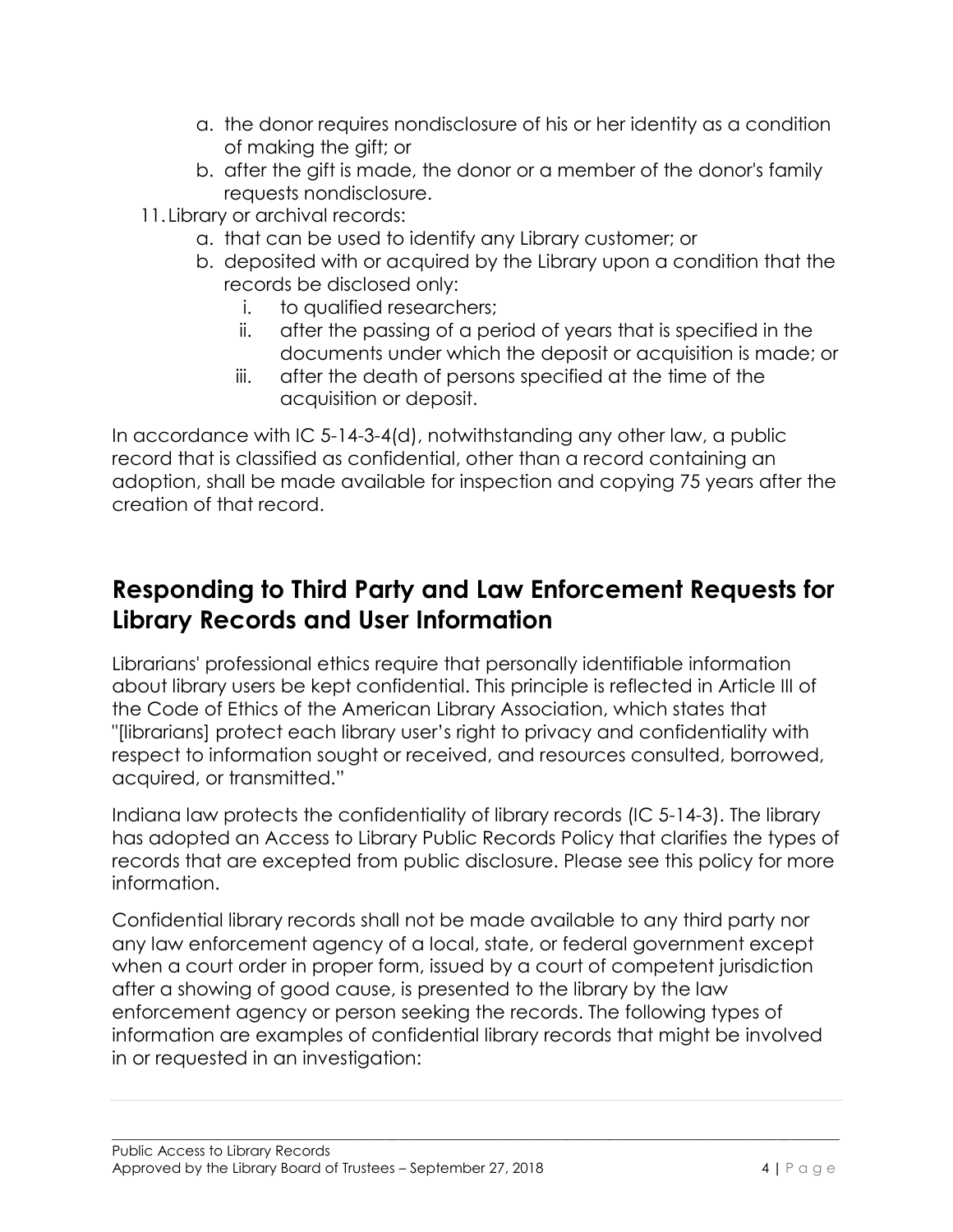- A list of Internet users.
- A list of customers.
- A list of items checked out by a customer.
- Confiscation of Internet computers.

In order to protect the confidentiality of library users, the library will avoid creating unnecessary records. The only records retained will be those that are needed for efficient operation of the library. Indiana laws regarding record retention schedules will be followed, but records will be destroyed or archived regularly according to that schedule.

The legal custodian of records for the Nappanee Public Library is the library director. The library director is the person responsible for handling any requests for library records or information about a library user. The library director may designate one or more library employees to serve as persons responsible for responding to any request for library records or information about a library user when the library director is absent or unavailable. All library staff should understand that it is lawful to refer a law enforcement officer or agent to an administrator in charge of the library, and that the staff members are not required to respond immediately to any request. No library employee or volunteer may release library records or reveal information about a library customer to any third party or law enforcement agent unless authorized to do so by the library director, the library director's designated alternate, or the library's legal counsel. In all circumstances, without exception, employees and volunteers shall follow the procedures set forth in the Nappanee Public Library document, Guidelines for Responding to Law Enforcement Requests for Library Records and User Information.

The library director and the Nappanee Public Library board are jointly responsible for ensuring that every library employee and volunteer is provided with a copy of this policy and the accompanying guidelines and ensuring that every employee and volunteer annually participate in a training program.

## **Customer Confidentiality and Privacy Policy**

All Nappanee Public Library customers are entitled to privacy regarding their use of library materials and services as follows:

#### **Library Records**

In accordance with IC 5-14-3-4 and the Nappanee Public Library's Access to Library Public Records Policy, all NPL library records, the primary purpose of which is to maintain control of library materials or to gain access to information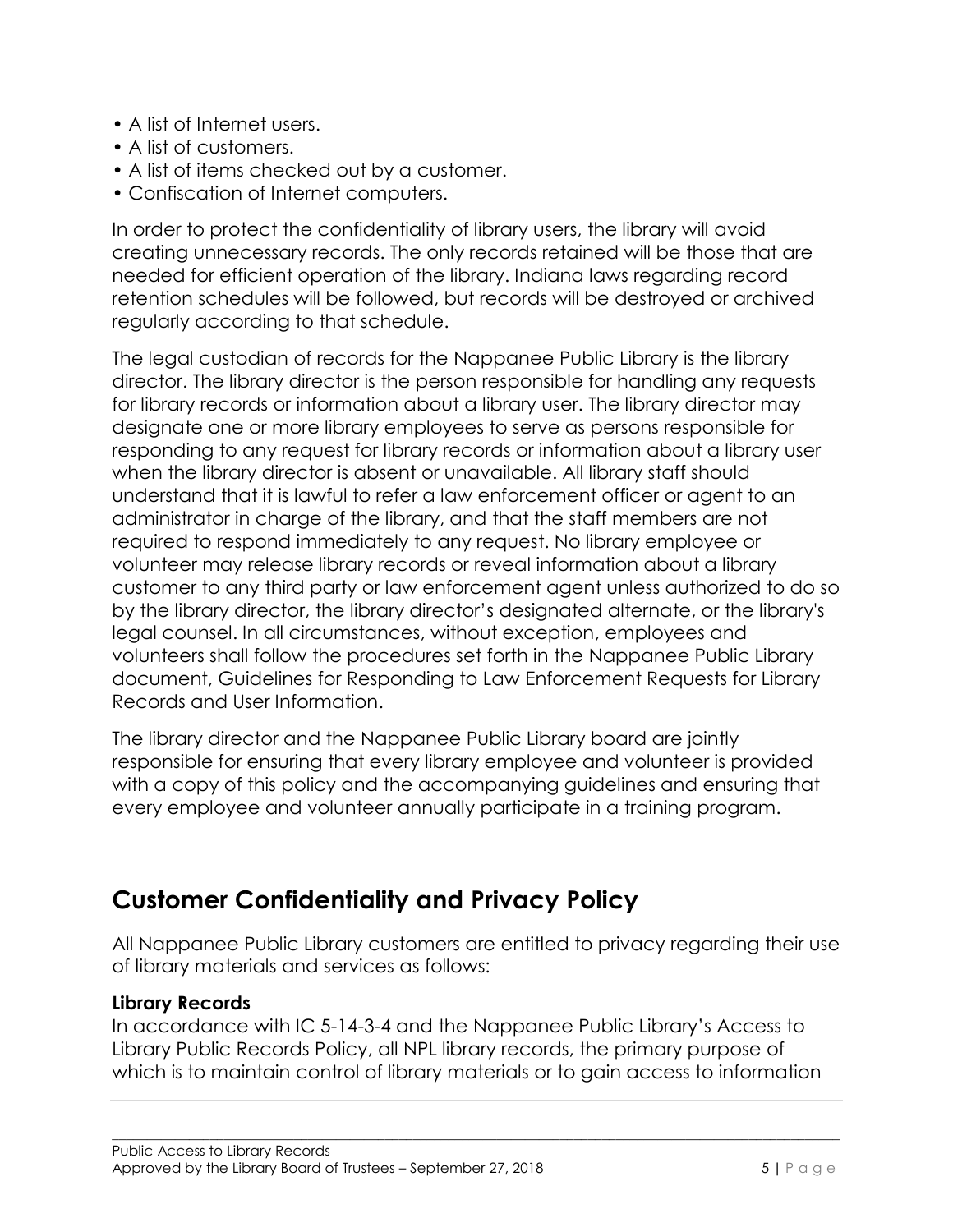that discloses or could be used to disclose the identity of a library customer, are confidential in nature. Staff may not access any information about any library use for any purpose except that related to the transaction of library business.

Library records include all circulation records, computer booking records, and other records linking the names of library customers, their addresses, and other personal information with specific library materials. Such records will not be made available to any individual, organization, or federal, state, or local government agency, with limited exceptions.

NPL is legally obligated to honor requests for library records made by an agency of federal, state, or local government, including but not limited to law enforcement agencies, when a subpoena, warrant, court order, or other investigatory document is properly issued by a court of competent jurisdiction that shows good cause. When a request for library records is received, library staff will follow the Policy for Responding to Third Party and Law Enforcement Requests for Library Records and User Information.

Although library records are confidential in nature, the following allowances are made:

- Any customer is entitled to his or her own library account information.
- A parent or guardian may have access to a library account for minor children up to age 18 unless the minor is emancipated. This information will not be released without verification of card ownership/parental relationship.
- Staff may use library accounts and the computer booking system to provide customer information to the police for the purpose of implementing a NPL-initiated trespass or to pursue legal action.
- Staff may use library accounts to notify a customer regarding recovery of stolen library materials or lost and found items.

NPL does not sell, lease, or otherwise distribute or disclose customer name, email address, postal address, telephone number, or other personal information to outside parties.

#### **Use of Facilities**

There is no reasonable expectation of privacy regarding a person's presence in a public building. For that reason, library staff may respond to questions from law enforcement officers about a person's presence in the library. Please note that there is a distinction between privacy of a customer's use of library materials and services and their physical presence in a public building. For example: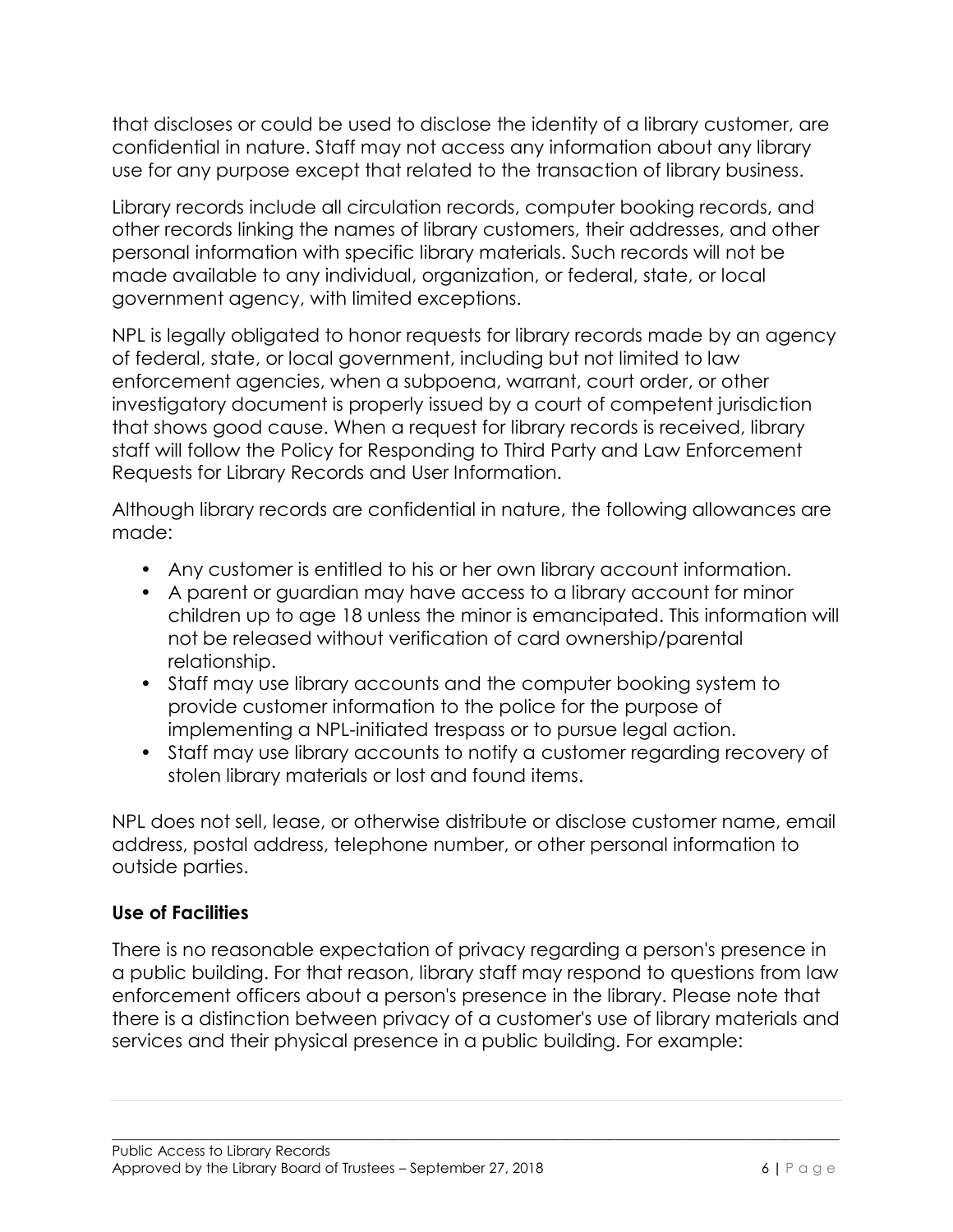If a law enforcement officer asks staff for information from a customer's library account or asks if a customer has used the computers, staff should follow the Policy for Responding to Third Party and Law Enforcement Requests for Library Records and User Information.

If a law enforcement officer, who has provided identification, shows staff a picture of a customer and asks if the customer has been in the library during a designated time period, library staff should answer the officer's inquiry to the best of their ability as the customer has no expectation of privacy in this instance.

Staff may not proactively monitor the library for an individual, regardless of age, and report to law enforcement when that person comes into the library. Staff may not verify one customer's presence in the library to another customer via telephone or in person, regardless of age (e.g. a parent looking for a child), unless an emergency exists.

Customer privacy is automatically waived if staff believes that a crime is being committed in the library. Customer privacy is also automatically waived in cases of suspected child abuse or neglect, which must be reported to the proper authorities.

#### **Customer Holds**

When leaving phone messages for customers about holds that are available for them, staff should use the generic message, "We have a book available that you requested." Staff should not state the name of the item that is on hold unless they are talking directly to the person who placed the hold.

#### **Web and E-mail Communications**

The library is committed to protecting the privacy of the people who use the library and who communicate with the library electronically via e-mail or the Web. Except when compelled by a court order, the library does not share personal information about customers with any other outside organizations. Any personal information the library may collect about library customers is viewed by staff members for the library's internal and confidential use only.

The following is the only information collected when a customer visits the library's website:

 $\bot$  , and the contribution of the contribution of the contribution of the contribution of the contribution of the contribution of the contribution of the contribution of the contribution of the contribution of the contri

 The IP address and domain name associated with the customer's computer.